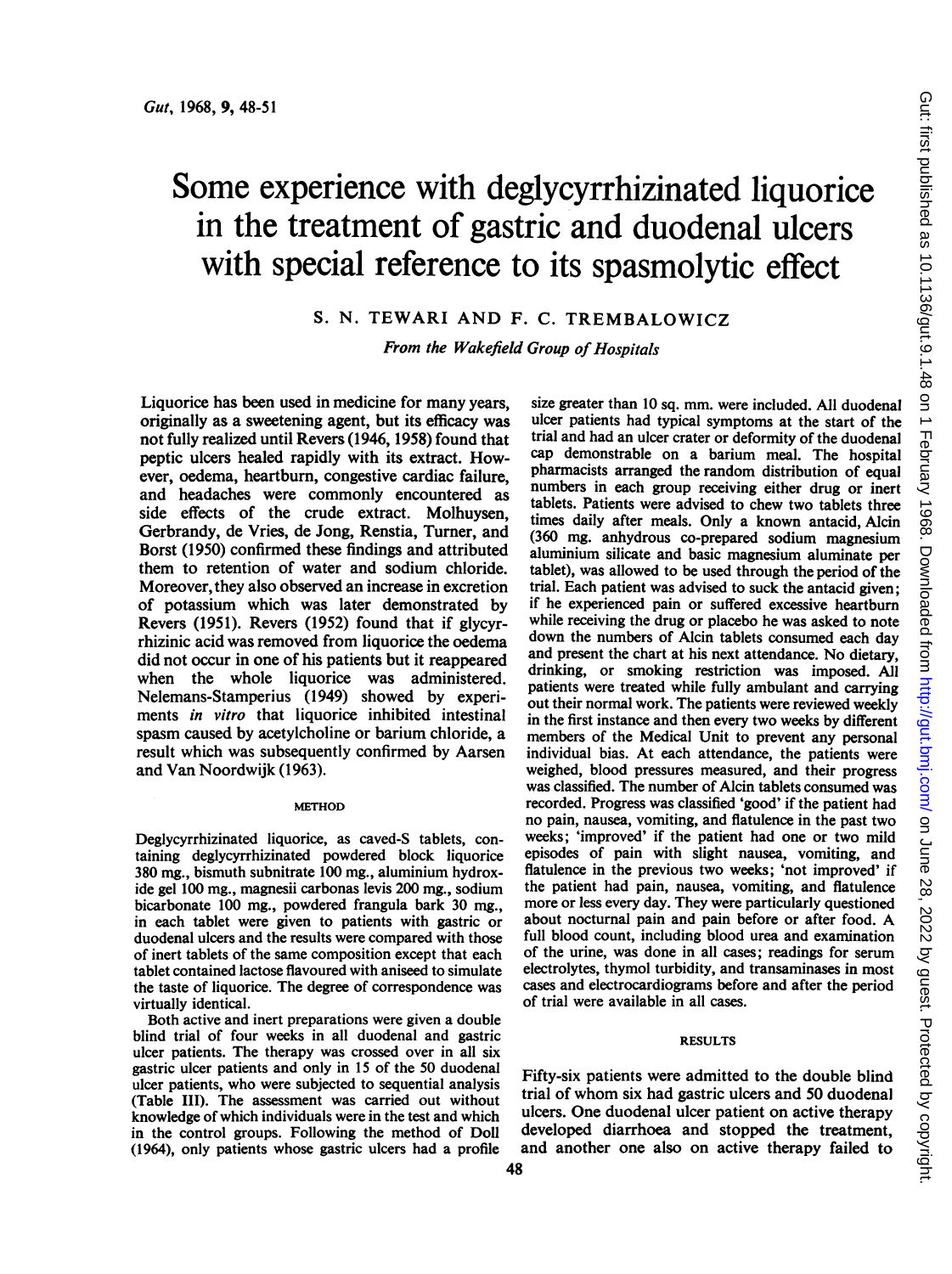keep his appointment. These two were excluded from the trial. Fifty-four patients completed the trial. Of these 54 patients, 30 were males and 24 females, with an age range from 12 to 90 years. The duration of symptoms varied between four months and 20 years. The average in group I was  $5.8$ years and in group II 6.4 years. The age and sex distribution are shown in Table Ia. Table <sup>I</sup> also shows that the total  $\chi^2$  is 31.59 for 2 degrees of freedom. In gastric ulcer patients the size of the ulcer crater was measured in profile in square millimetres and the results before and after treatment are shown in Table II. In the first four weeks three patients treated with inert tablets did not show any change in size of the ulcer crater and when the therapy was crossed over, one showed diminution in size of the crater from 60 sq. mm. to 20 sq. mm. The remaining three patients treated with the active preparation showed complete healing in the first four weeks. In the course of the follow-up period when the therapy was crossed over in 15 patients with duodenal ulcers, they were studied for sequential analysis. Four patients were omitted here as they did not show their preference for either an active or an inactive tablet and only the preferences are recorded. In this analysis, the results were classified as 'improved' or 'not improved' and summarized in Table III, which shows a beneficial effect in the drugtreated group. The preferences were plotted sequentially according to the method of Armitage (1960). The restricted design was used:  $2X = 0.05$ ,  $1-b = 0.95$ ,  $0 = 0.85$ . These results are shown in

## TABLE <sup>I</sup>

NUMBERS OF PATIENTS TREATED WITH CAVED-S (GROUP I) VERSUS INERT (GROUP II) TABLETS

Result Observed (0) No. Total Expected O-E'/E

|              |    |                         |    | (E) No. |                            |           |                  |
|--------------|----|-------------------------|----|---------|----------------------------|-----------|------------------|
|              |    | <b>Group I Group II</b> |    |         | $\boldsymbol{\mathit{II}}$ |           | 11               |
| Good         | 22 |                         | 23 |         | 11.9111                    | $8 - 58$  | 9.19             |
| Improved     | 3  | 7                       | 10 |         | $5.2$ 4.8                  | 0.93      | $1 - 00$         |
| Not improved | 3  | 18                      | 21 |         | 10.910.1                   | 5.72      | 6.17             |
|              | 28 | 26                      | 54 | 28      | 26                         | $15 - 23$ | 16.36            |
|              |    |                         |    |         |                            | 16.36     |                  |
|              |    |                         |    |         |                            |           | $31.59 = (d.f.)$ |

# TABLE IA

DIVISION OF THE PATIENTS ADMITED TO THE DOUBLE BLIND TRIAL BY SEX AND AGE

| Age Group<br>(yr) |      | Group I: Active Tablets | Group II: Inert Tablets |        |  |
|-------------------|------|-------------------------|-------------------------|--------|--|
|                   | Male | Female                  | Male                    | Female |  |
| $11 - 20$         |      |                         |                         |        |  |
| $21 - 40$         |      |                         |                         |        |  |
| 41-60             |      |                         | 10                      |        |  |
| $61 - 80$         |      |                         | 2                       |        |  |
| $81 - 90$         |      |                         |                         |        |  |
| <b>Total</b>      |      |                         | 15                      |        |  |

# TABLE II

RESULTS OF TREATMENT WITH CAVED-S TABLETS ASSESSED BY CHANGE IN SIZE OF GASTRIC ULCER

| Patient<br>No. | Size of Ulcer (mm. <sup>2</sup> ) |                                    |                                    |  |  |  |
|----------------|-----------------------------------|------------------------------------|------------------------------------|--|--|--|
|                | <b>Before</b><br><b>Treatment</b> | After Treatment                    |                                    |  |  |  |
|                |                                   | <b>First Four Weeks</b><br>(inert) | <b>Second Four Weeks</b><br>(drug) |  |  |  |
|                | 97                                | 97                                 |                                    |  |  |  |
|                | 60                                | 60                                 | 20                                 |  |  |  |
|                | 95                                | 95                                 |                                    |  |  |  |
|                |                                   | (drug)                             | (inert)                            |  |  |  |
|                | 64                                |                                    |                                    |  |  |  |
|                | 650                               | o                                  |                                    |  |  |  |
| 6              | 463                               | 0                                  |                                    |  |  |  |
|                |                                   |                                    |                                    |  |  |  |

## TABLE III

RESULTS IN DUODENAL ULCER PATIENTS INCLUDED IN THE SEQUENTIAL TRIAL

| <b>Patient</b><br>No.<br>(yr) | Age | <b>Caved-S Tablets</b>                               |                                  | <b>Inert Tablets</b>                                        |                                  |  |
|-------------------------------|-----|------------------------------------------------------|----------------------------------|-------------------------------------------------------------|----------------------------------|--|
|                               |     | Improved<br>$(+)$ or Not<br><b>Improved</b><br>$(-)$ | No. of Alcin<br>Tablets/<br>Week | <b>Improved</b><br>$(+)$ or Not<br><b>Improved</b><br>$(-)$ | No. of Alcin<br>Tablets/<br>Week |  |
|                               | 41  |                                                      |                                  |                                                             | 10                               |  |
| 2                             | 62  |                                                      |                                  |                                                             | 2                                |  |
| 3                             | 52  |                                                      | 10                               | $\pmb{+}$                                                   |                                  |  |
| 4                             | 32  |                                                      | 6                                |                                                             | 10                               |  |
| 5                             | 30  |                                                      | Λ                                |                                                             | 25                               |  |
| 6                             | 42  |                                                      |                                  |                                                             |                                  |  |
| 7                             | 62  |                                                      |                                  |                                                             | 3                                |  |
| 8                             | 50  |                                                      |                                  |                                                             | 6                                |  |
| 9                             | 66  |                                                      |                                  |                                                             | 6                                |  |
| 10                            | 50  |                                                      |                                  |                                                             | 2                                |  |
| 11                            | 41  |                                                      |                                  |                                                             | 7                                |  |
| 12                            | 36  |                                                      |                                  |                                                             | n                                |  |
| 13                            | 57  |                                                      |                                  |                                                             | 12                               |  |
| 14                            | 67  |                                                      |                                  |                                                             | 0                                |  |
| 15                            | 33  | ┿                                                    |                                  |                                                             | 8                                |  |
|                               |     |                                                      | 40                               |                                                             | 92                               |  |
|                               |     |                                                      | $m = 2.6$                        |                                                             | $m = 6.1$                        |  |

Figure 1. This figure shows that the upper boundary was reached at  $n = 10$ . Table III shows the difference in the number of Alcin tablets consumed per week between the two groups. The mean number of Alcin tablets consumed by the patients under active therapy was 2-6 per week while patients on inert tablets consumed an average of 6.1 Alcin tablets a week. Two patients on active therapy developed slight diarrhoea, one of whom improved while treatment was continued. Other untoward symptoms noted varied from slight heaviness in the head and headaches to dizziness in two others, but no rise in blood pressure was noted. Two patients had a weight increase of 5 lb. and the third of 8 lb., but there was neither demonstrable pitting oedema nor changes in the blood pressure. No instance of hypokalaemia, clinical or biochemical, was noted.

In the second part of the trial, an attempt was made to study the effect of the drug on spasticity of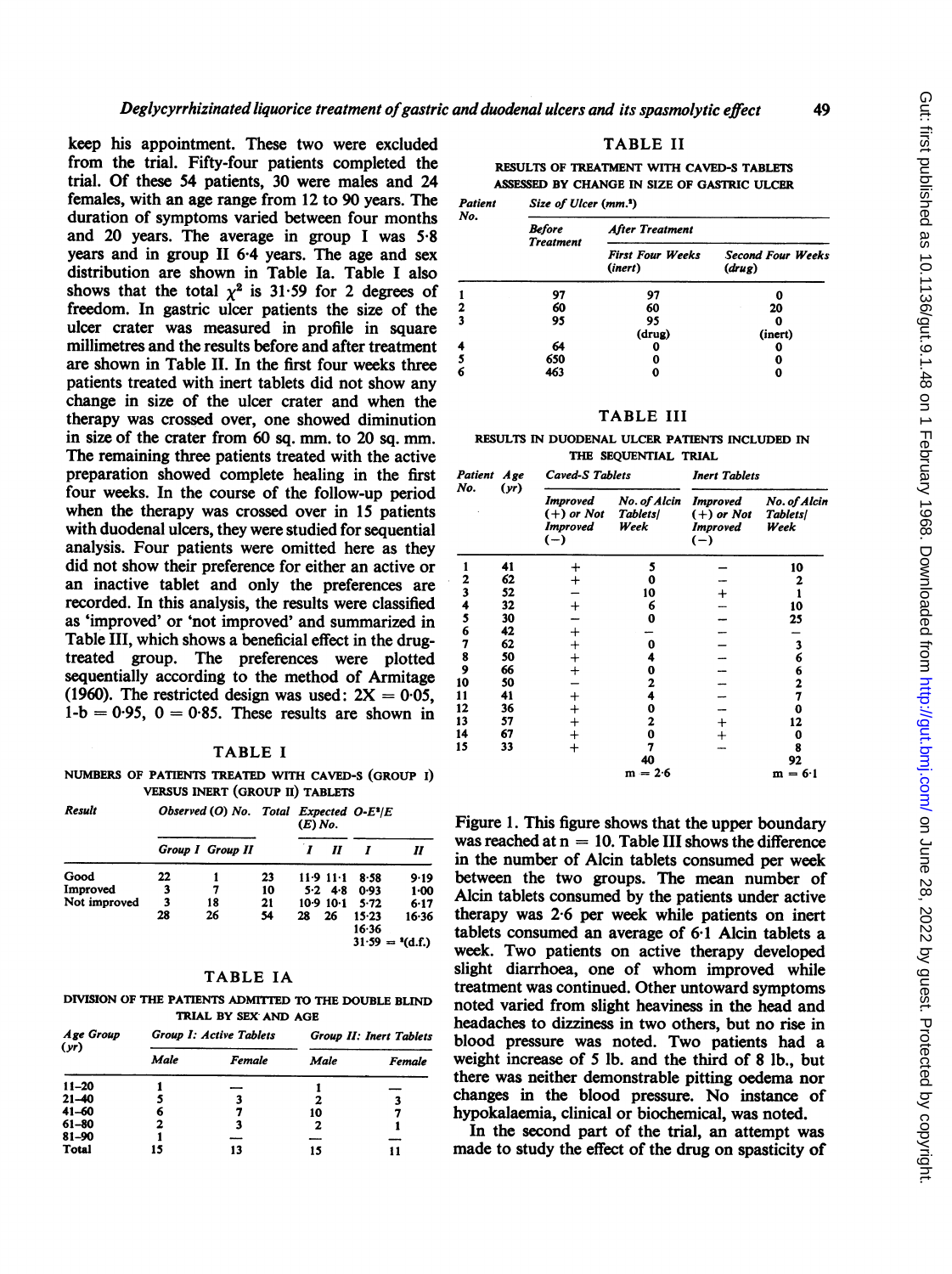

FIG. 1. Results plotted sequentially according to the method of Armitage (1960) using the restricted design.

the duodenal cap during screening. The filling and emptying times were assessed during screening only; measurement of the diameter of the duodenal cap was not possible without the aid of cine-radiography, the facility for which was not available. A radiological study was performed on 50 patients with duodenal ulcers in an attempt to elucidate the mode of action of deglycyrrhizinated liquorice. The pure drug was given to 20 patients with duodenal ulcer after spasticity of the duodenal cap had been demonstrated. After 20 minutes, rescreening showed relaxation of spasticity and better filling of the cap. A further <sup>20</sup> patients who did not receive any drug showed no relaxation of spasticity on rescreening at 20 minutes, nor did 10 duodenal ulcer patients who received a proprietary antacid tablet, Roter (bismuth subnitrate Roter 350 mg.; magnesium carbonate 400 mg.; sodium bicarbonate 200 mg.; cortex rhamni frangulae 25 mg. per tablet). For comparison, 40 cases without duodenal ulceration but with definite pylorospasm were studied, half receiving the pure drug and half not, but no effective relaxation of spasm was demonstrated in either group on rescreening.

## DISCUSSION

In the double blind trial good results for deglycyrrhizinated liquorice have been demonstrated in gastric as well as in duodenal ulcer patients. In the duodenal ulcer patients the deformity persisted in all; the ulcer crater disappeared in five in two weeks, and the cap showed better filling in all drug-treated groups, thus suggesting the spasmolytic effect of deglycyrrhizinated liquorice. The spasmolytic effect was further demonstrated in a radiologically controlled study which showed better filling of the chronically deformed cap in duodenal ulcer patients after administration of the drug. Although the number of gastric ulcer patients treated is small the effect on healing of the ulcer compared favourably with the results obtained by Revers (1948) and Molhuysen et al. (1950). The mode of action of liquorice remains uncertain and further work is needed before any firm conclusion can be drawn. The demonstration of a crater in a chronically deformed cap is difficult; the assessment of healing of the ulcer more so.

The great advantage of this treatment is that patients can be treated ambulant and with minimum side effects. This is contrary to the experience with crude liquorice containing glycyrrhizinic acid (Revers, 1948, 1951) and Molhuysen et al. (1950). We did not encounter any evidence of pitting oedema, hypokalaemia, or rise in blood pressure as noted by Doll, Hill, Hutton, and Underwood (1962), Doll (1964), Turpie and Thomson (1965), who reported these side effects, which varied between 17 and 21 $\%$  and  $35\%$  in their series using preparations of a glycyrrhizinic acid derivative (carbenoxolene).

## **SUMMARY**

In a double blind clinical trial in which. 54 patients were included, the effect of deglycyrrhizinated liquorice was investigated. Duodenal ulcer cases showed marked symptomatic improvement, with radiological healing demonstrable in a few cases. Further confirmation of the activity of the drug was obtained from the treatment of six cases of gastric ulcer all of which showed extensive healing. Radiology demonstrated that the effect of the drug was spasmolytic in all duodenal ulcer patients, and that the side-effects were minimal. The great advantage of the treatment is that patients can be treated as ambulant and with a minimum loss of work.

We are grateful to Dr. R. Fletcher and Dr. W. Meikle, consultant physicians, for allowing us to treat patients under their care; to Dr. Aarsen for his statistical comments; to the group pharmacists for their cooperation in the trial; to the Tillotts Laboratories and to Cedona, Haarlem, Holland, for supplying the drug and inert tablets.

#### REFERENCES

- Aarsen, P. N., and van Noordwijk, J. (1963). Comparison of the spasmolytic activity of liquorice in treated and untreated form. (In German.) Ther. Umsch., 20, 302-305.
- Armitage, P. (1960). Sequential Medical Trials. Blackwell, Oxford.